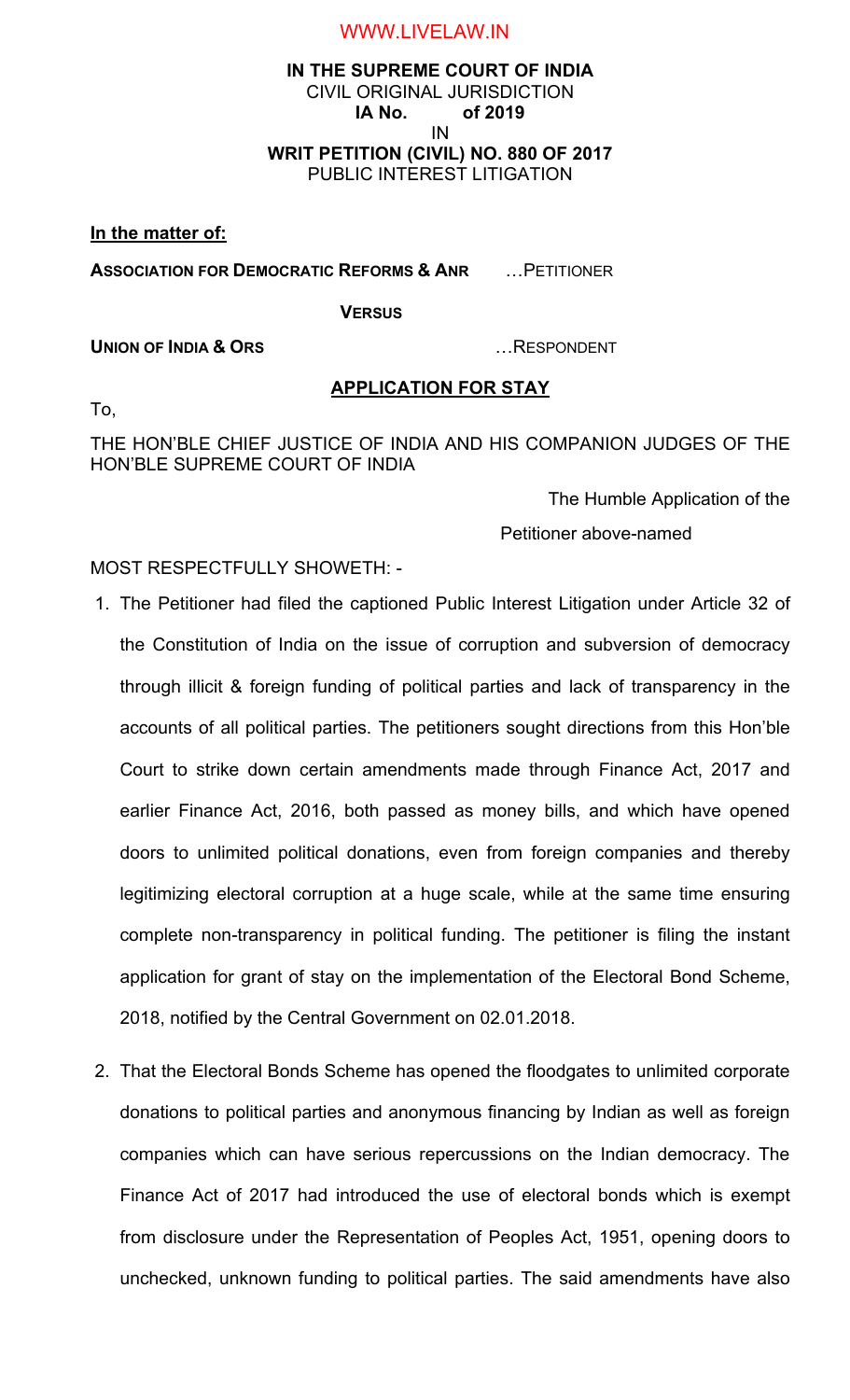removed the existing cap of 7.5% of net profit in the last 3 years on campaign donations by companies and have legalised anonymous donations.

- 3. Use of Electoral Bonds for political donations is a cause of concern because:
	- a. These bonds are in the nature of bearer bonds. The identity of the donor is kept anonymous. Political Parties are not required to disclose the name of the person/entity donating to a party through electoral bonds. Since the bonds are bearer instruments and have to be physically given to the political parties for them to encash, parties will know who is donating to them. It is only the general citizens who will not know who is donating to which party. Thus, electoral bonds increase the anonymity of political donations.
	- b. The requirement of the donor companies to disclose details in their Profit & Loss account about the name of the political party to which a donation has been made is also removed. Only the total amount of donations to political parties has to be disclosed without naming the political party.
	- c. With the removal of the 7.5% cap on the net profits of the last 3 years of a company, now corporate funding has increased manifold as there is no limit on the amount a company can donate. Even loss-making companies now qualify to make donations of any amount to political parties out of their capital or reserves. Further, it opens up the possibility of companies being brought into existence by unscrupulous elements primarily for routing funds to political parties through anonymous and opaque instruments like electoral bonds. This has increased the opacity of funding of political parties, and the danger of quid pro quo and if any benefits are passed on to such companies or their group companies by the elected government. This has a major negative implication on transparency in political funding and are in violation of citizens' right to information, a fundamental right.
	- d. Moreover, the contribution received by any eligible political party in the form of electoral bonds will be exempt from income tax as per Section 13A of the Income Tax Act.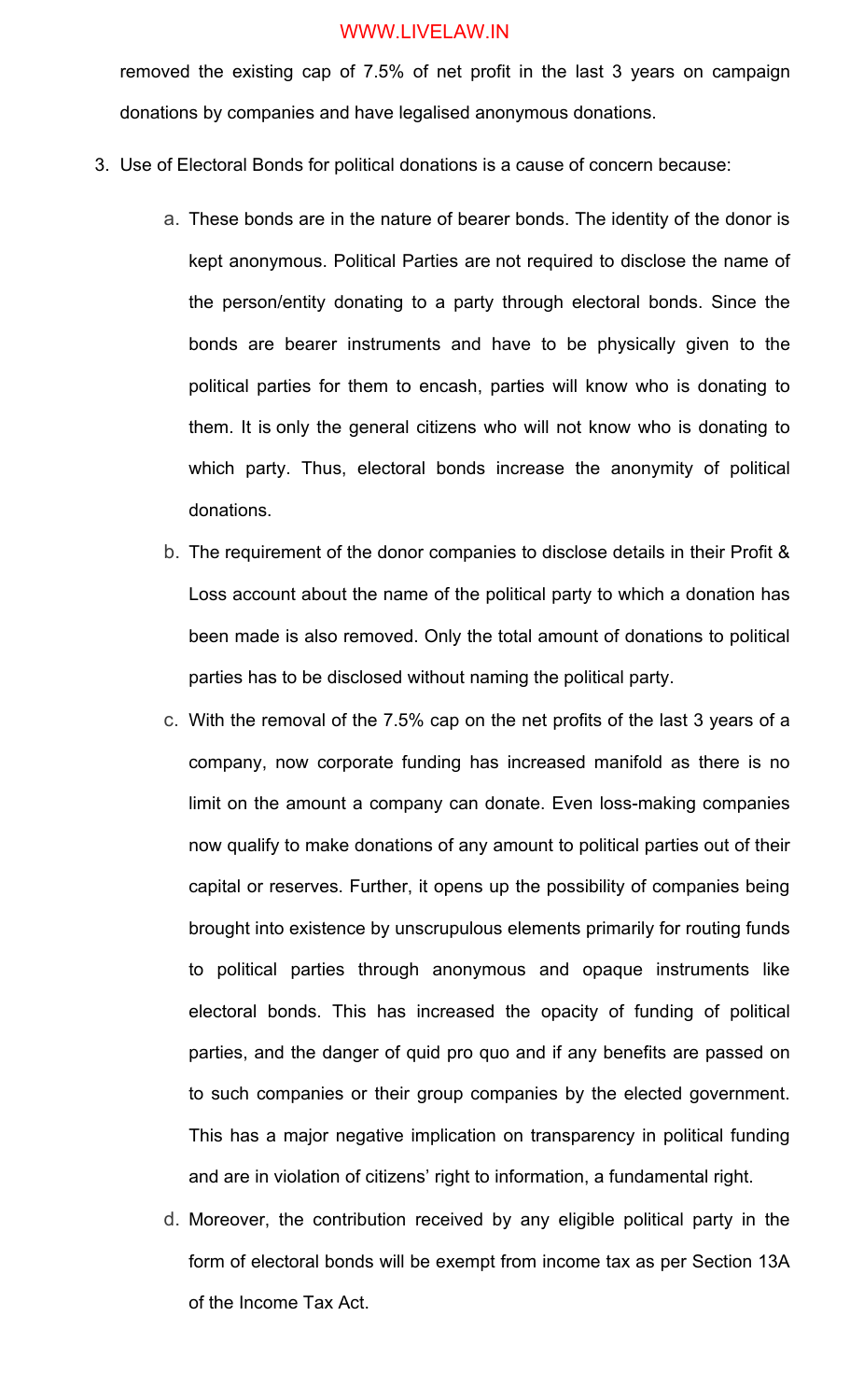- 4. That the Ministry of Finance *vide* Notification dated 02.01.2018 notified the Electoral Bond Scheme, 2018. As per the said scheme an electoral bond is a bond issued in the nature of promissory note, it may be purchased by a person who is a citizen of India or entities incorporated or established in India. The bonds are issued in multiples of ₹1,000, ₹10,000, ₹1 lakh, ₹10 lakhs and ₹1 crore. These are available at specified branches of State Bank of India and any KYC-compliant account holder can buy these bonds. Donors can donate the bonds to their party of choice which can then be encashed by the party's verified account within 15 days. The bond does not carry the name of the buyer or the payee. The political party does not have to disclose who it has received the bond from in its account. Neither does the donor entity have to state to which party it has donated. Also, as per the scheme only eligible political parties with 1% vote share are eligible to buy Electoral bonds. A copy of the Electoral Bond Scheme, 2018 notification dated 02.01.2018 issued by the Ministry of Finance is annexed herewith as **Annexure A1**   $(page \_to \_to \_).$
- 5. That on 12.04.2019 this Hon'ble Court taking note of petitioner's submissions regarding the lack of transparency in the electoral bonds scheme and had stated that issues related to Electoral Bonds give rise to weighty issues which have a tremendous bearing on the sanctity of the electoral process in the country. The relevant portion of the interim order dated  $12<sup>th</sup>$  April, 2019 is reproduced below:

*"13. In the above perspective, according to us, the just and proper interim direction would be to require all the political parties who have received donations through Electoral Bonds to submit to the Election Commission of India in sealed cover, detailed particulars of the donors as against the each Bond; the amount of each such bond and the full particulars of the credit received against each bond, namely, the particulars of the bank account to which the amount has been credited and the date of each such credit.*

*14. The above details will be furnished forthwith in respect of Electoral Bonds received by a political party till date. The details of such other bonds that may be received by such a political party upto the date fixed for issuing such bonds as*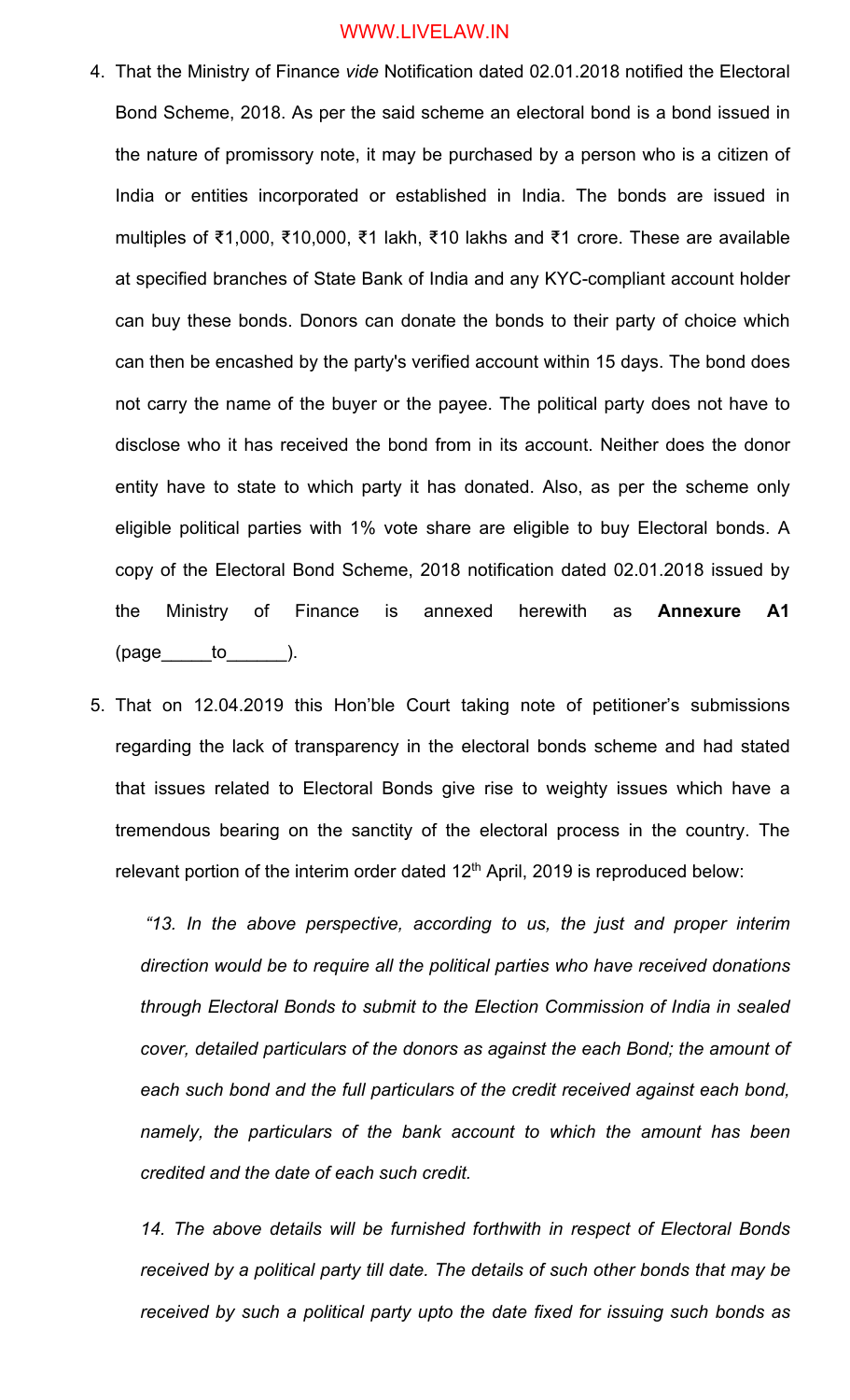*per the Note of the Ministry of Finance dated 28.2.2019, i.e. 15.5.2019 will be submitted on or before 30th May, 2019. The sealed covers will remain in the custody of the Election Commission of India and will abide by such orders as may be passed by the Court.*"

A copy of order dated 12.04.2019 in tagged matter WPC 333/2015 passed by this Hon'ble Court is annexed here-with as **Annexure A2** (page\_\_\_\_\_\_to\_\_\_\_\_\_)**.**

6. The petitioner is filing the instant application to bring on record certain vital documents which have surfaced recently and have a strong bearing on the instant case. The said documents have been disclosed under the RTI Act and have also been reported in the media. The revelations are given below:

## **I. RBI repeatedly opposed Electoral Bond Scheme and amendments made to RBI Act through the Finance Bill, 2017**

- 7. That the Reserve Bank of India's (RBI) gave repeated warnings to the government against the electoral bond scheme stating that it has the potential to increase black money circulation, money laundering, cross-border counterfeiting and forgery. This is evident through the documents obtained under the Right to Information Act, 2005 by transparency activists Commodore Lokesh Batra (Retd.) and Anjali Bhardwaj which include the correspondence between the Reserve Bank of India and the Finance Ministry and the related file notings.
- 8. That RBI unequivocally opposed the mechanism of Electoral Bonds and made serious reservations against it and termed it as a "bad precedent". RBI in its letter dated 30.01.2017, accessed under the RTI Act, raised concerns regarding the proposed amendment to Section 31 of the RBI Act for enabling Scheduled Banks to issue Electoral Bearer Bonds and stated that-

"*i. The move will result in multiple, non-sovereign entities being authorised to issue bearer instruments. As such, the proposed mechanism militates against the Reserve Banks' sole authority for issuing bearer instruments ie cash. Bearer instruments have the potential to become currency and if issued in sizeable quantities can undermine the faith in banknotes issued by the central bank.*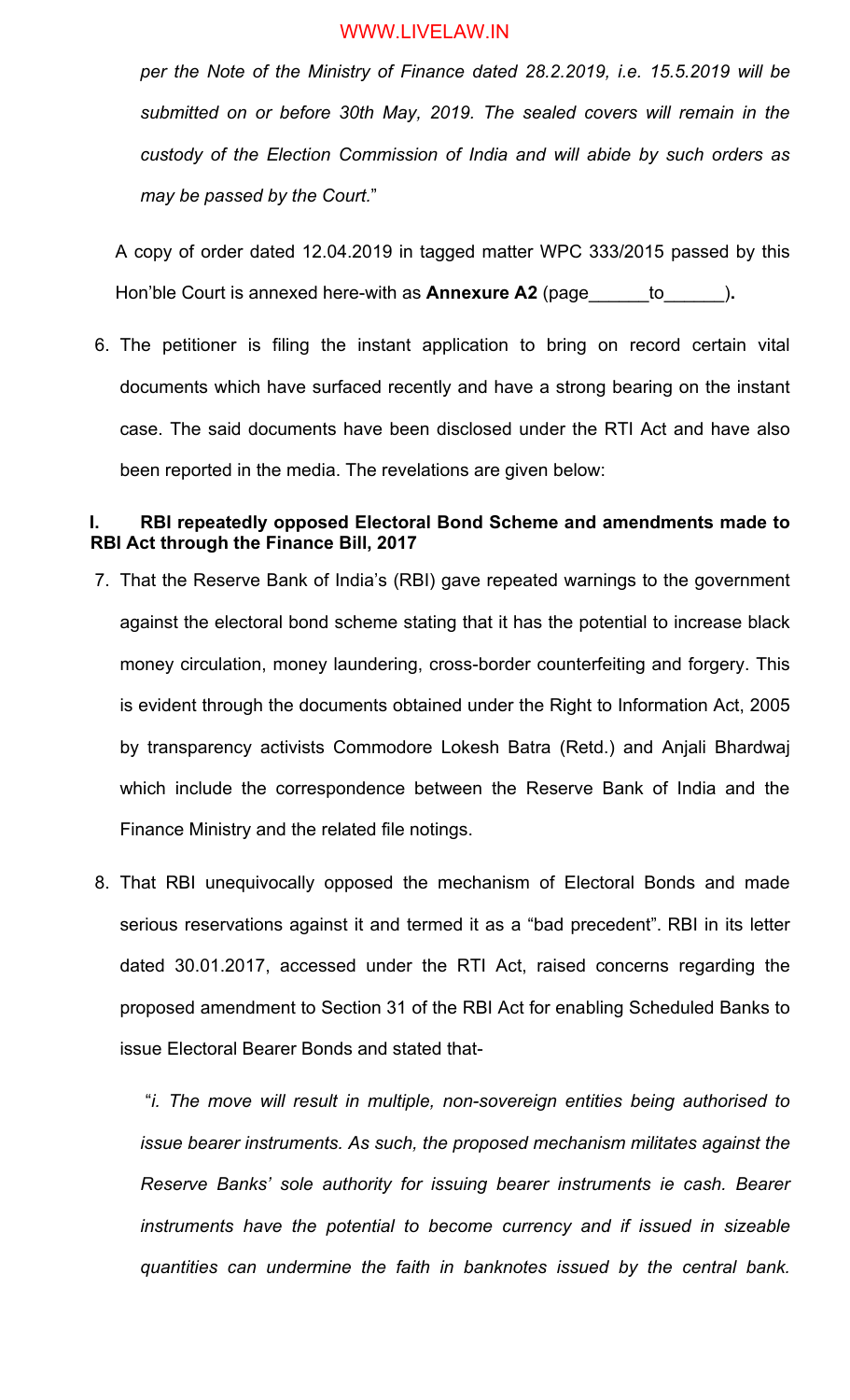*Amending Section 31 of the RBI Act would seriously undermine a core principle of central banking legislation and doing so would set a bad precedent.* 

*ii. Even the intended purpose of transparency may not be achievable as the original buyer of the instrument need not be the actual contributor to a political party. The bonds are bearer bonds and are transferable by delivery. Hence, who finally and actually contributes the bond to the political party will not be known.* 

iii. While the person/entity buying the bearer bond will be as per Know Your *Customer (KYC) parameters, the identities of the intervening persons/entities will not be known. Thus the principles and the spirit of the Prevention of Money Laundering Act (PMLA 2002) get affected.* 

*iv.. If it is the intention that the person/entity buying such a bond is expected to tender it to a political party, such an intention can be accomplished today by a normal cheque, demand draft or any electronic or digital mode of payment. There is no special need for, or advantage by, the creation of an Electoral Bearer Bond, that too by disturbing an established international practice."* 

A copy of RBI's letter dated 30.01.2017, obtained as part of the RTI reply dated 11.11.2019 is annexed herewith as **Annexure A3** (page\_\_\_\_\_\_to\_\_\_\_\_\_).

9. The concerns raised by the RBI were summarily dismissed by the Finance Ministry as recorded in note dated 30.1.2017 signed by Revenue Secretary and carrying signature of the then Finance Minister. The relevant extract of the note is reproduced below:

"*2. It appears to me that the RBI has not understood the proposed mechanism of having pre-paid instruments for the purpose of keeping the identity of the donor secret, while ensuring that donation is made only out of fully tax paid money of a person. Since there will be a time limit for redeeming the pre-paid instruments and since there will be a limitation of redeeming such bonds only in the designated*  accounts of registered political parties, the fear of such bearer instrument being *used as currency is totally unfounded. Also this advice has come quite late at a time when the Finance Bill is already printed.*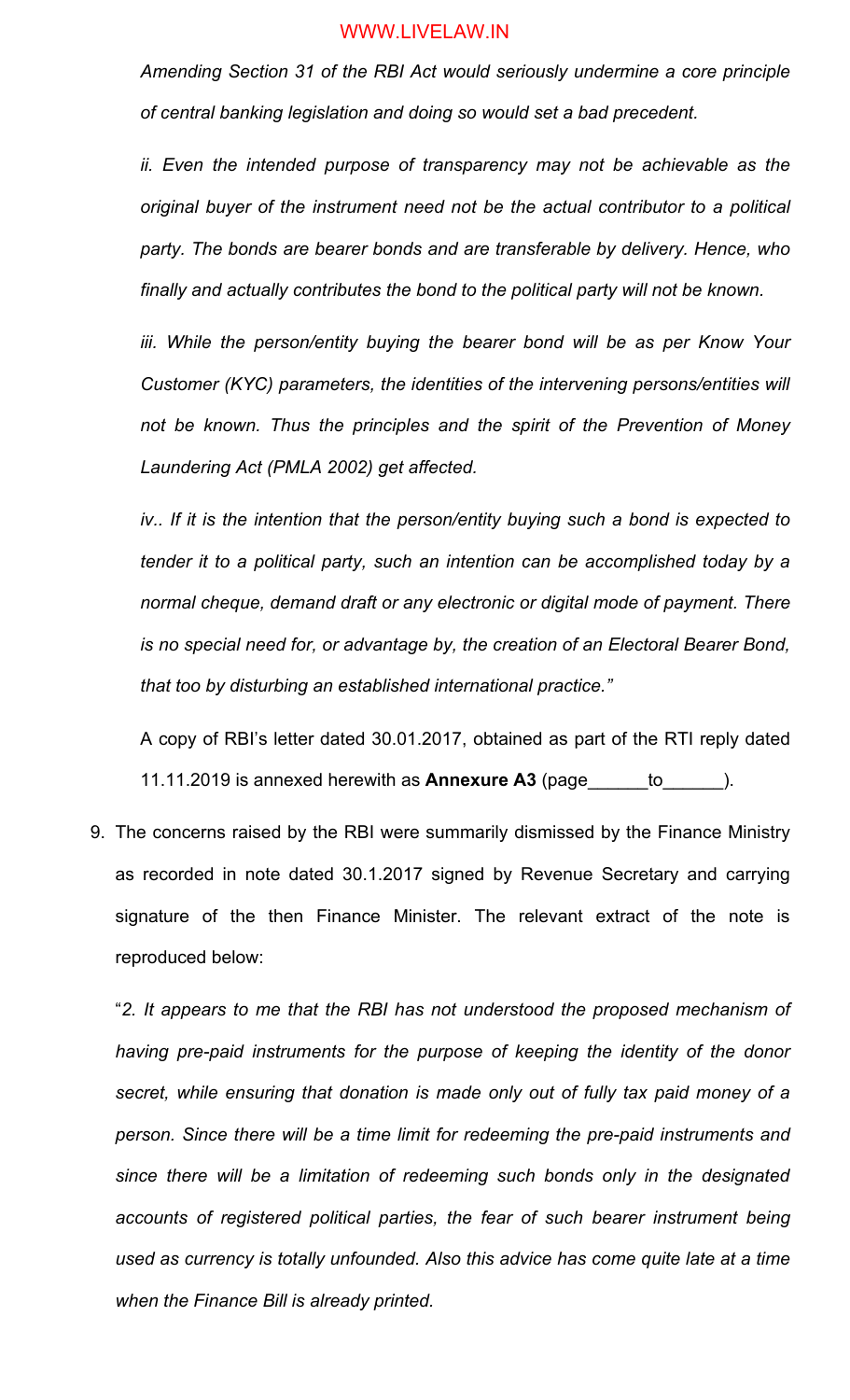*3. We may, therefore, go ahead with our proposal."*

A copy of the note dated 30.1.2017, obtained as part of the RTI reply dated 11.11.2019, is annexed herewith as **Annexure A4** (page\_\_\_\_\_\_to\_\_\_\_\_\_).

10. The RBI again raised concerns about the potential of misuse of Electoral Bonds (EBs) highlighting that globally there are hardly any precedents in recent times for issuance of bearer bonds and recommended safeguards to minimise misuse vide its letter dated August 4, 2017 signed by B.P. Kanungo, the Deputy Governor of RBI.

A copy of the RBI letter dated 04.08.2017 is annexed herewith as **Annexure A5**  $(page$  to  $)$ .

11. The Governor of the RBI, Sh. Urjit R. Patel vide his letter dated 14.9.2017 addressed to the Finance Minister Sh. Arun Jaitley once again raised objections. The relevant portions are reproduced below:

"*3. We are concerned that the issue of EBs as bearer instruments in the manner currently contemplated has the possibility of misuse more particularly through use of shell companies. This can subject the RBI to a serious reputational risk of facilitating money laundering transactions…*

*4. Given that the major objective of the EB scheme is to provide anonymity to persons making a contribution to political parties, we believe that this can be better achieved if EBs are issued in electronic form (demat form), with the Reserve Bank as the depository rather than as a physical scrip… Apart from avoiding the use of EBs for money laundering, this arrangement will be more secure and will also reduce the cost, as the need for printing security features is obviated."*

A copy of the RBI letter dated 14.9.2017 is annexed herewith as **Annexure A6**  $(page \_ to \_).$ 

12. Upon the government not taking on board the objections and recommendations of the RBI, the Governor of RBI Sh. Urjit Patel again wrote to the Finance Minister Sh. Arun Jaitley on 27.9.2017 conveying the serious reservations of the Committee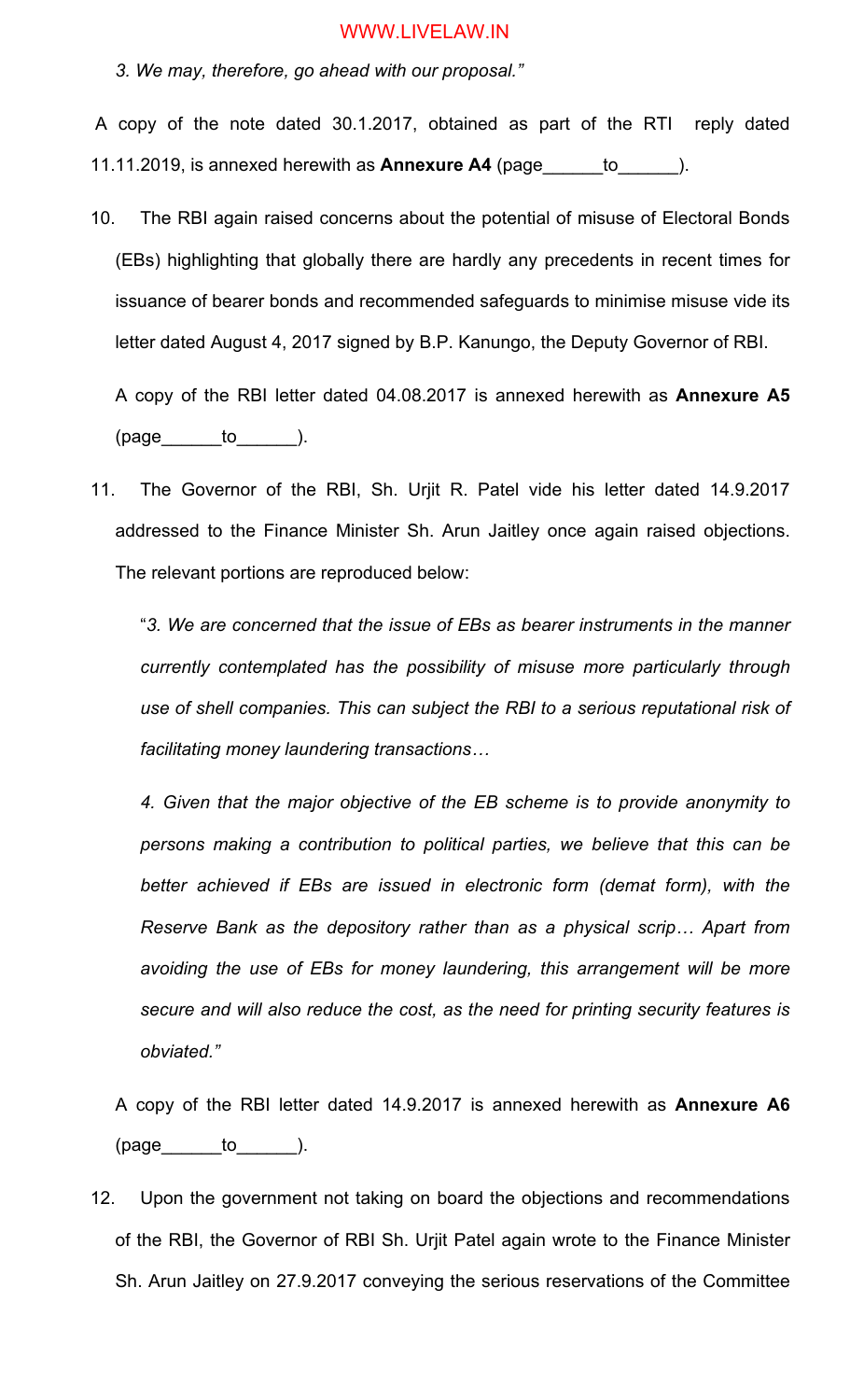of the Central Board of RBI on issuance of EBs in the form of bearer bond scrips in physical form. The relevant portions are reproduced below:

"*3. …Some of the issues that the Committee flagged during the deliberations are listed below:*

*xxx*

*c) Issue of EBs in scrip form is fraught with serious risk of money laundering, as consideration for transfer of scrips from the original subscriber to a transferee and thereafter, till it is eventually given to the political party for encashment, will be paid in cash. This will leave no trail of the transactions and in the process of providing anonymity to the contributor to the political*  party, anonymity will be provided to several others in the chain of transfer of *the EBs. This can render the scheme open to abuse by unscrupulous elements. If RBI agrees to issue EBs in scrip form, it will be accused of acquiescing in the process in spite of the risk that it would almost inevitably result in money laundering. This would seriously dent the image and reputation of the RBI.*

*d) The EBs in scrip form could also be exposed to the risk of forgery and cross-border counterfeiting besides offering a convenient vehicle for abuse by "aggregators".* 

*Xxx*

*4. The Committee of the Central Board, for the above reasons, suggested that we advise the central government in our fiduciary capacity, to reconsider the idea of issuing EBs in the form of physical scrips in view of the likely unintended consequences that it could result in. The Committee, also suggested that we convey our concurrence and readiness to issue EBs in demat form with such changes as are required to address the concerns of the government on the need to keep intact the anonymity of the contributor, adopting the now well established structure of demat form in securities."*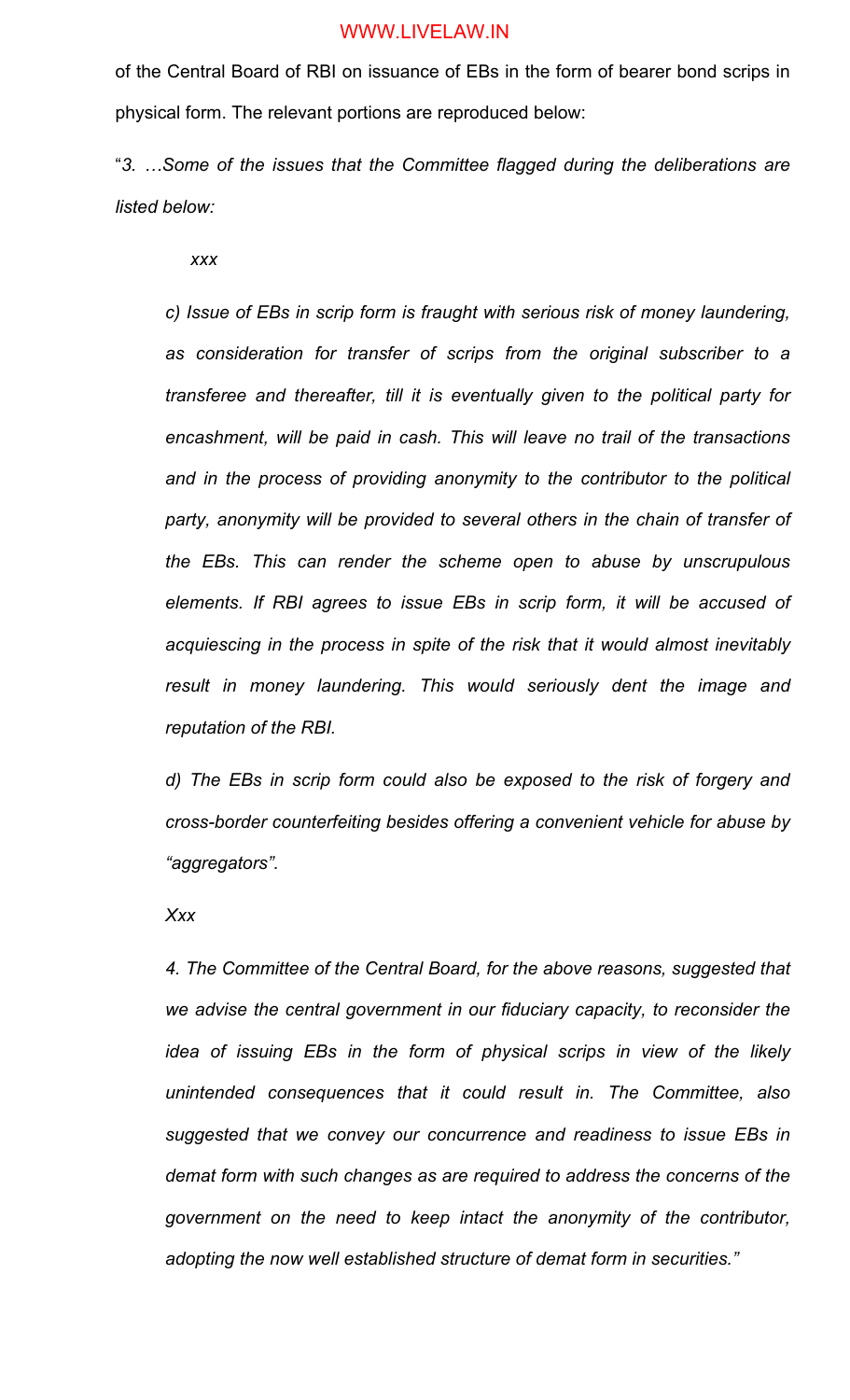A copy of the RBI letter dated 27.9.2017 is annexed herewith as **Annexure A7**  $(page$  to  $)$ .

13. The record of proceedings of the 4040<sup>th</sup> weekly meeting of the Committee of Central Board (CCB) of RBI held on October 11, 2017 shows that the CCB was not in favour of issuing EB in scrip form and observed that "*if the Government decided to issue EB in scrip form through SBI, the Bank should let it be."*

A copy of the proceedings of the 4040<sup>th</sup> weekly meeting of the Committee of Central Board (CCB) of RBI held on October 11, 2017 is annexed herewith as **Annexure A8**  $(page \qquad to \qquad).$ 

14. Not only were the objections raised by the RBI disregarded, but even the suggestions made to make the scheme less vulnerable to fraud were ignored. The only suggestion which was accepted was regarding restricting the validity of these electoral bearer bonds to 15 days. The documents obtained through the RTI Act show that the Central Bank never actually gave the government its explicit consent to go ahead with the electoral bond scheme as envisaged. Instead, the government had to resort to using the RBI's "indirect approval" as recorded in a hand written noting by Secretary (EA) dated 21.11.2017 and also carrying signature of the Finance Minister. A copy of file notings dated 21.11.2017 obtained under the RTI Act are annexed herewith as **Annexure A9** (page\_\_\_\_\_to\_\_\_\_\_\_). A copy of the news report (Part 1) dated 18.11.2019 by journalist Nitin Sethi published in HuffPost is annexed herewith as **Annexure A10** (page\_\_\_\_\_\_to\_\_\_\_\_\_).

## **II. Election Commission objected to the Amendments in Finance Act 2017**

15. That the Election Commission in its letter dated 26 May, 2017 brought the attention of Ministry of Law and Justice to the amendments introduced through Finance Act 2017 and stated that these amendments *"will have a serious impact on Transparency aspect of political finance/funding of political parties*". The Election Commission stated that it is evident from the Amendment in Section 29C of the Representation of People Act, 1951 "*that any donation received by a political party*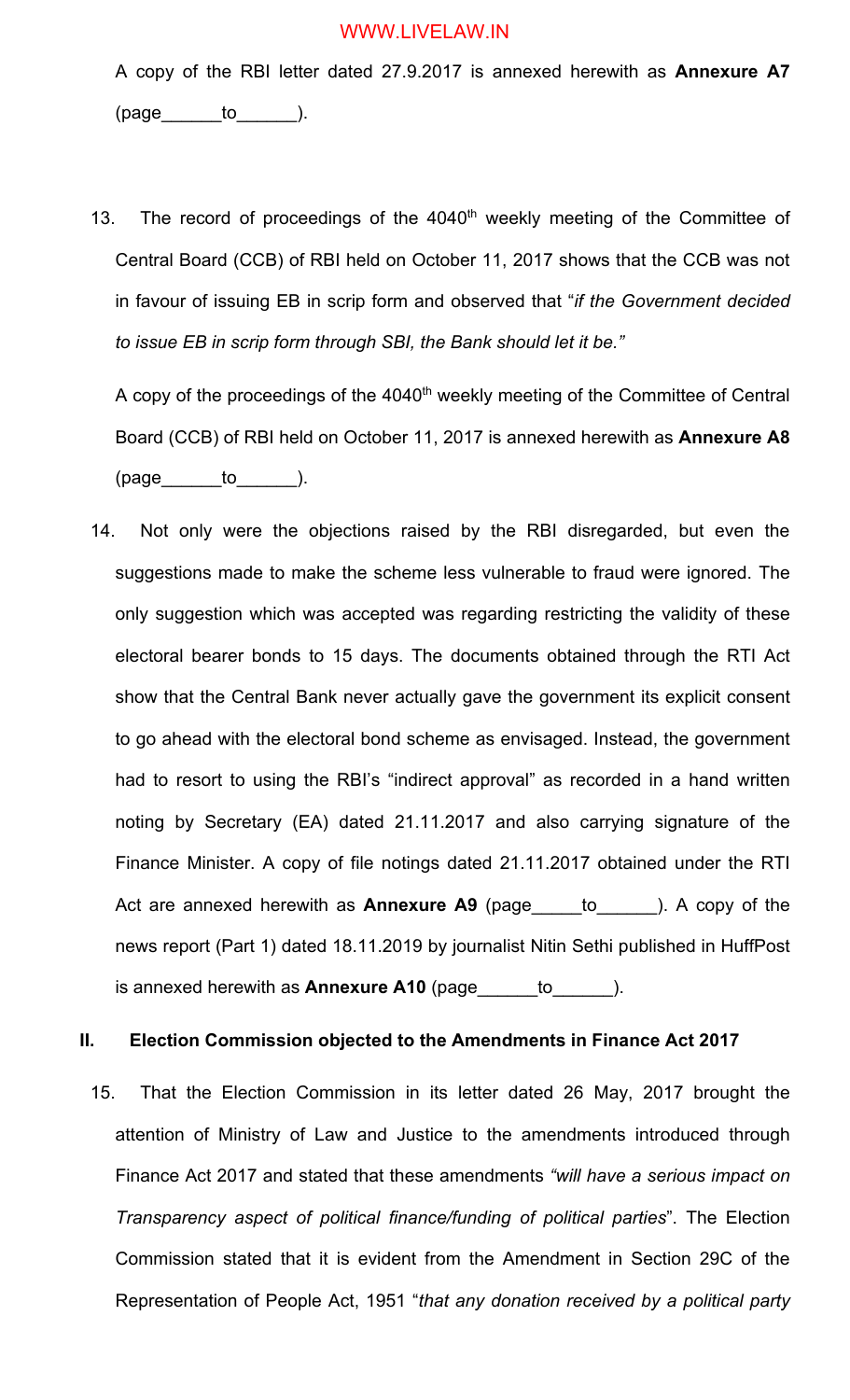*through an electoral bond has been taken out of the ambit of reporting under the Contribution Report as prescribed under Section 29C of the Representation of Peoples Act, 1951, and therefore, this is a retrograde step as far as transparency of donations is concerned and this proviso needs to be withdrawn".* A copy of the letter dated 26.05.2017 by EC to the Ministry of Law and Justice is annexed herewith as **Annexure A11** (page to ). A copy of the news report (Part 2) dated 19.11.2019 published in HuffPost is annexed herewith as **Annexure A12**  $(page$  to  $)$ .

- 16. That the said fact was also brought to the notice of this Hon'ble Court by the petitioners herein in IA No. 40115/2019 filed on 06.03.2019 in the instant writ petition. That the Election Commission (Respondent No. 3 herein) *vide* its counter affidavit dated 27.03.2019 also brought the said objections of EC to the notice of this Hon'ble Court.
- 17. That the Central Government seems to have made a dishonest statement in the Rajya Sabha concerning the question pertaining to the concerns of the Election Commission dated 18th December 2018. The question posed by Rajya Sabha MP Mr. Nadimul Haque specifically asked whether "the Election Commission has raised concerns on the issue of electoral bonds, if so, the details thereof as well as reasons therefor". Further the question asked about the steps taken by the Government to address the concerns.
- 18. That Shri P. Radhakrishnan, Minister of State in the Ministry of Finance, in his answer to the Rajya Sabha stated that *"the Government has not received any concerns from Election Commission on the issue of Electoral Bearer Bonds".*  Whereas, Election Commission had already sent the aforementioned letter dated 26.05.2017 to the Ministry of Law and Justice stating its serious concerns. This reply was subsequently revised after Rajya Sabha MP Mr. Nadimul Haque sent a notice for breach of privilege. A copy of the news report (Part 2) dated 19.11.2019 published in HuffPost which documents the correspondence regarding the subsequent revision and corrections made to Parliamentary records is annexed at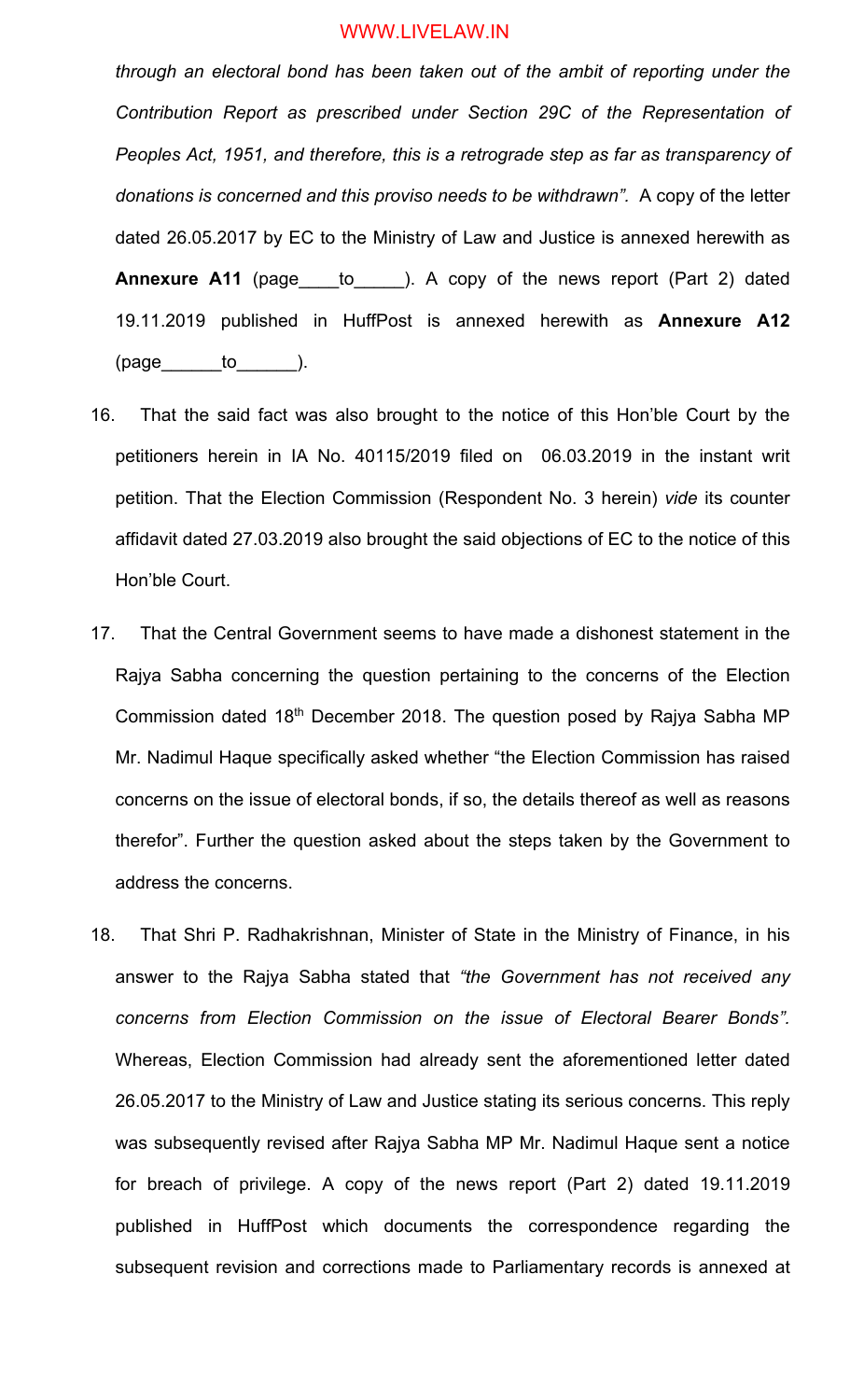**Annexure A12.** A copy of the question and answer dated 18.12.2018 is annexed herewith as **Annexure A13** (page to  $\qquad$  ).

## **III. PMO ordered the special and illegal sale of Electoral Bonds just before State Polls in violation of the Scheme**

19. It is submitted that just prior to the notification of the Electoral Bond Scheme by the Central Government, PMO directed that these rules be broken on two separate occasions. This came to light when an officer in the Finance Ministry noted that an extra window period was being asked by the PMO in the run-up assembly elections held in May. It is based upon the documents obtained by a transparency activist Commodore Lokesh Batra (Retd.) through an RTI application and later reviewed and published by *The HuffPost* in news report dated 20.11.2019 titled "*Modi PMO Ordered Illegal Electoral Bond Sale Before Vital State Polls*". Thus, the Finance Ministry broke its own rules to approve the unscheduled and illegal sale of electoral bonds for state assembly elections on two separate occasions. Even though the allowance was called into question, as it was not in consonance with the wordings of the notification on electoral bonds scheme, which implies that the special allowance can only be in the year of general elections and not the state assembly elections. A copy of the news-report (part 3) dated 20.11.2019 published in HuffPost is annexed herewith as **Annexure A14** (page\_\_\_\_\_\_to\_\_\_\_\_\_). A copy of relevant file notings dated 03.04.2018 of the Ministry of Finance are annexed herewith as **Annexure A15** (page to to the set of the set of the set of the set of the set of the set of the set of the set of the set of the set of the set of the set of the set of the set of the set of the set of the set of the set of the se

## **IV. Govt can get access to source of donations but not the public/opposition parties**

20. That electoral bonds carry unique alphanumeric characters hidden in the topright corner of the bonds. It is visible only under ultraviolet light, and invisible to the naked eye. In its affidavit, the government repeated is earlier claim that the alphanumeric characters are embedded for security reasons – but that argument has been debunked by many experts. Series of articles reported by 'The Quint' and many other reports clearly states that such a feature existing in the bonds are for the obvious reason that the ruling government wants to keep a concealed track on the donors. Another news report dated 21.11.2019 based on the file notings of Finance Ministry show that electoral bonds on one hand provide no details to the general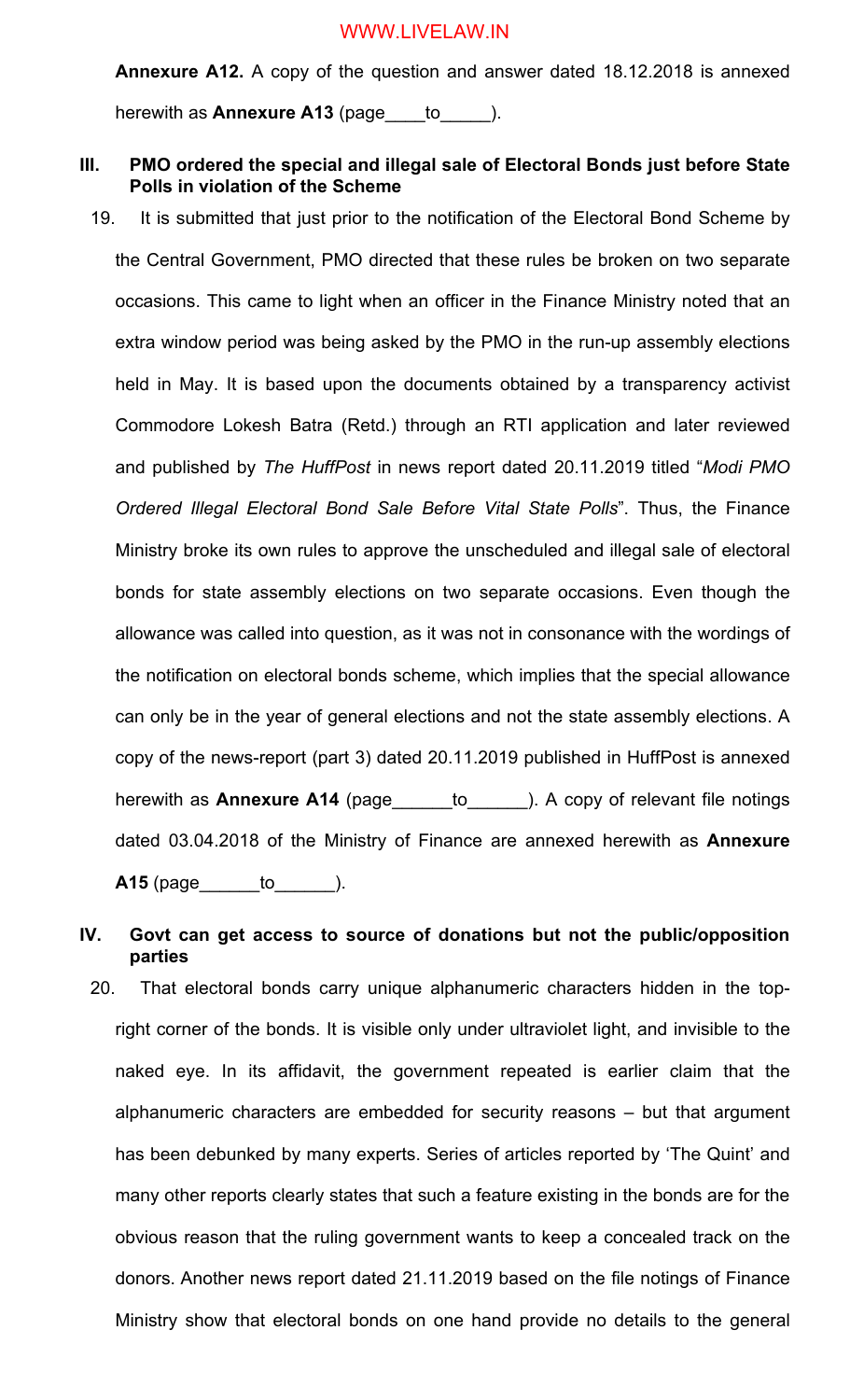public about who makes the donation to which party, but the said anonymity does not apply to the government of the day, which can always access the donor details by demanding the data from SBI. Thus, the only people in dark about the source of these donations are the Indian public and opposition parties.

21. That Former Election Commissioner of India Mr. S.Y Quraishi in an interview had also stated; "*While buying an electoral bond, one needs to furnish their KYC details. The serial number of the bond, matched with the KYC details, will clearly reveal who donated how much money to which political party."* A copy of the news-report (Part 4) dated 21.11.2019 published in HuffPost and a copy of news report published in The Quint is annexed herewith as **Annexure A16** (page\_\_\_\_\_\_to\_\_\_\_\_\_). A copy of relevant file notings in this regard are annexed herewith as **Annexure A17** (page\_\_\_\_\_to\_\_\_\_\_\_\_).

#### **V. Govt made SBI Accept Expired Electoral Bonds Sold in Illegal Window.**

22. According to a report sent by SBI to the Finance Ministry, "some EB holders" with bonds worth Rs 20 crores requested for redemption of the bonds even after the 15 day rule. SBI sought clarification regarding the same from the Finance Ministry whether they should allow the redemption of these expired bonds. The Finance Ministry vide office memorandum dated 24.05.2018 allowed the redemption of expired Electoral Bonds in the following words:

*"As some amount of lack of complete clarity may have been witnessed in the bonds issue in last windows, SBI may grant credit to such bond holders of bond purchased before 10th May, 2018 if the bonds were deposited in 15 working days. No such accommodation will be available in future.*"

A copy of SBI report dated 23.05.2018 and SBI communication to Finance Ministry dated 24.05.2018 is annexed herewith as **Annexure A18** (page\_\_\_\_to\_\_\_\_\_) and **Annexure A19** (page to ). A copy of Finance Ministry response dated the same day i.e. 24.05.2018 is annexed herewith as **Annexure A20** (page\_\_\_\_to\_\_\_\_\_). A copy of the news-report (part 5) dated 22.11.2019 published in HuffPost is annexed herewith as **Annexure A21** (page\_\_\_\_\_\_to\_\_\_\_\_\_).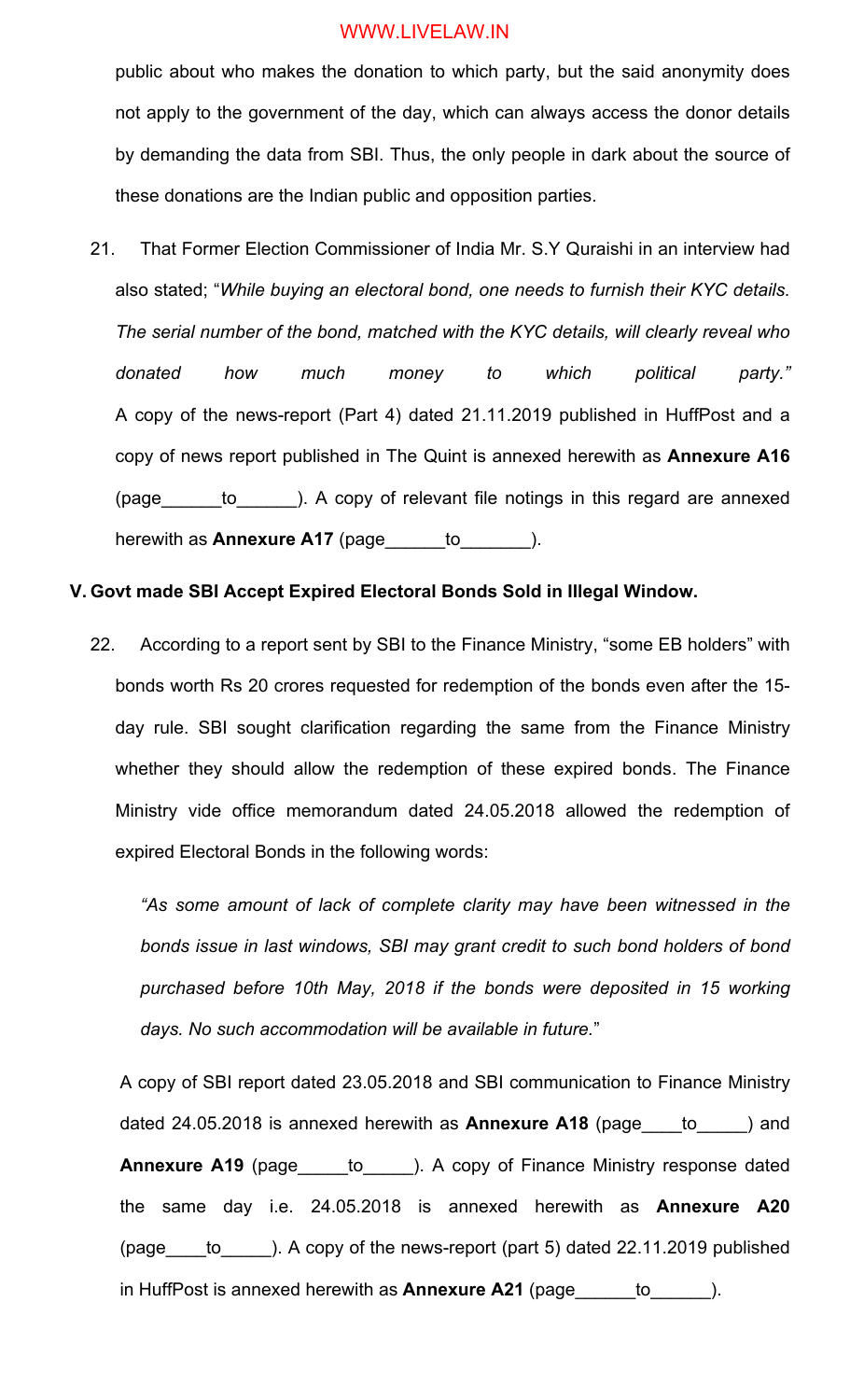## **VI. Government lied that donors asked for secrecy.**

23. At the time of introduction of electoral bonds in 2017, the government had made claims that the donors asked for electoral bonds due to fear of political retribution if they used transparent methods of funding. An RTI reply dated 04.11.2019 to Venkatesh Nayak has now shown this was a lie and in fact, no communication or representation was ever received from the donors regarding the need for anonymity. The investigative report published in *The HuffPost* titled "*Electoral Bonds: Govt Admits It Lied That Donors Asked For Secrecy"* by Nitin Sethi dated 23.11.2019 mentions how the government lied that the donors have expressed reluctance in donating by cheque or other transparent methods as it would disclose their identity and entail adverse consequences. The RTI response dated 04.11.2019 through an RTI application filed by Venkatesh Nayak received from Finance Ministry states the very opposite. As per the RTI reply the Finance Ministry stated:

*"No representation or petition or communication has been received from the donors, regarding the need for maintaining the confidentiality of their identity while making donations to political parties".*

This proves that the government had not received any formal representation for electoral bonds. A copy of RTI reply dated 04.11.2019 is annexed herewith as **Annexure A22** (page\_\_\_\_\_\_to\_\_\_\_\_\_). A copy of the news-report (part 6) published in the HuffPost dated 23.11.2019 is annexed here-with as **Annexure A23** (page\_\_\_\_\_\_to\_\_\_\_\_\_)**.**

# **VII. Ruling Party received 95% of the total Electoral Bonds declared by political parties for FY 2017-18.**

24. It appears that fear with regard to electoral bonds has been proven right in light of the ruling Bhartiya Janta Party's annual audit report for 2017-18 according to which the ruling party received the largest chunk of the funds received through electoral bonds. The ruling Bharatiya Janata Party (BJP) has earned more than ₹1,000 crore in 2017-18 and is all set to be the maximum gainer of political funding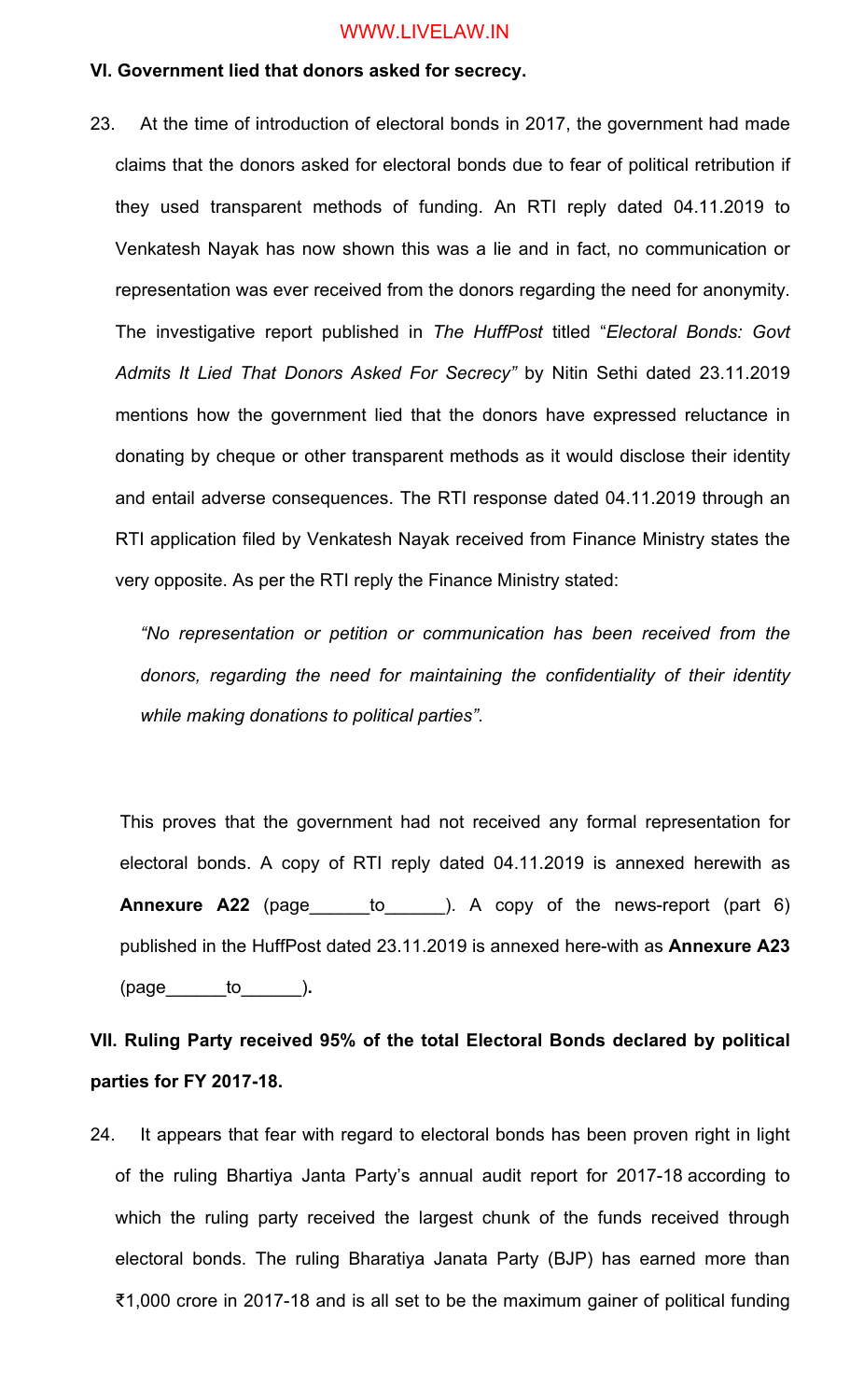in the last financial year, according to its annual returns submitted to the Election Commission. A news report dated 29.11.2018 titled "Electoral Bonds: Ruling BJP bags 95% of funds" published in The Economic Times in this regard is annexed herewith as **Annexure A24** (page\_\_\_\_to\_\_\_\_).

# **VII. Law Ministry objected to the Finance Ministry's stipulation and agreed only due to its insistence**

- 25. That as per an RTI response dated 11.11.2019 through an RTI application filed by activist Anjali Bhardwaj, the Law Ministry had expressed its reservations regarding the Electoral Bond Scheme, 2018 which the Finance Ministry chose to ignore. As per the documents obtained under the RTI Act, the Law Ministry repeatedly objected to the Finance Ministry's stipulation that political parties must have a 1% vote share in Lok Sabha or State Assembly elections in order to be eligible for the scheme. The Law Ministry continued to point that the scheme should be aligned with the Representation of Peoples Act. The Law Ministry raised an issue that- "*Providing a condition precedent of obtaining 1% share in the electoral votes cast in the last Lok Sabha election or any Vidhan Sabha election may not be in sync*  with the substantive provisions (Section 29B) contained in the Representation of People Act, 1951*. By way of subordinate legislation, a substantive provision of the Act cannot be over ridden.*"
- 26. Nevertheless, the Finance Ministry wanted to retain the formulation of 1% votes. The Law Ministry then pointed out that under the Representation of People Act, 1951, "*every political party may accept any amount of contribution voluntarily offered to it*" and cautioned that putting a 1% vote share condition would override a substantive provision of the Act. But on Finance Ministry's insistence on the provision, the Law Ministry cleared the draft, saying it had been vetted "*as per the policy decisions*" of the Finance Ministry. A copy of RTI reply dated 11.11.2019 is annexed herewith as Annexure **A25** (page\_\_\_\_\_\_to\_\_\_\_\_\_). A copy of the news report dated 20.11.2019 published in The Hindu is annexed herewith as **Annexure A26** (page\_\_\_\_\_\_to\_\_\_\_\_\_).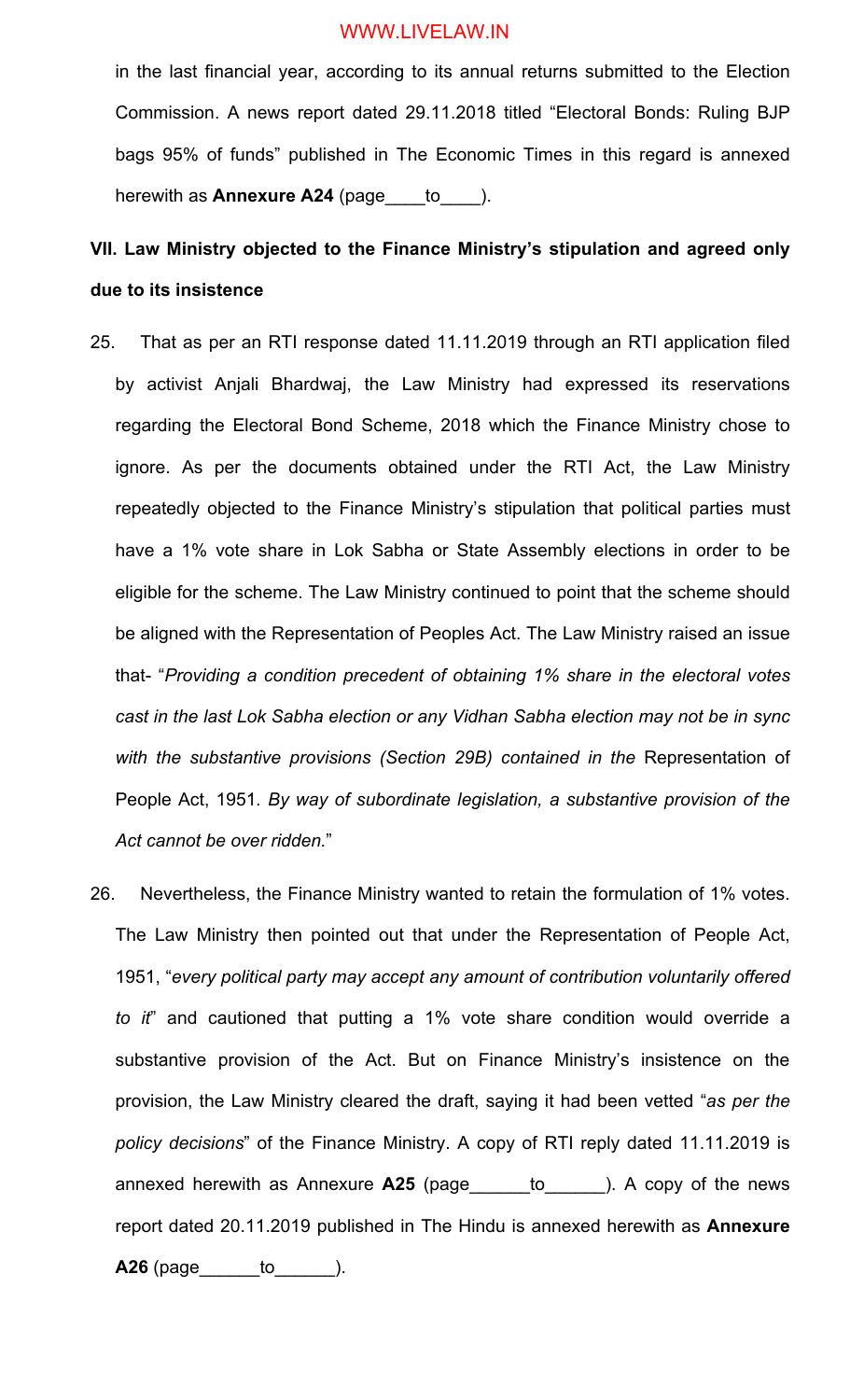**Association for Democratic Reforms Report on Recommendations for the scrapping of Electoral Bond Scheme, 2018 on the basis of its findings**

- 27. That the petitioner organization Association of Democratic Reforms (ADR) filed an RTI application seeking a list of all political parties that had submitted details of their donations received through Electoral Bonds to the ECI in sealed cover in compliance to the order dated 12.04.2019 passed by this Hon'ble Court.
- 28. That as per the RTI reply dated 05.11.2019 only 19 out of 93 political parties submitted the required details in sealed cover to the ECI on or before 30<sup>th</sup> May, 2019. Balance 74 parties submitted the details after a delay of 2-3 months in spite of the clear instructions given by this Hon'ble Supreme Court in its interim order dated  $12<sup>th</sup>$  April, 2019. The RTI reply also discloses that even political parties which fail to meet the required eligibility criteria under the Scheme have also received donations through Electoral Bonds. The said RTI reply dated 05.11.2019 thus points out that there seems to be no scrutiny by any authority at any stage prior to redemption of Electoral Bonds by political parties. A copy of RTI reply dated 05.11.2019 is annexed herewith as **Annexure A27** (page to the same of the same of the same of the same of the same of the same of the same of the same of the same of the same of the same of the same of the same of the same of the same o
- 29. That ADR has thereafter prepared a Report dated 08.11.2019 titled 'The Analysis of Eligibility of Registered Unrecognized Political Parties to Receive Funding Through Electoral Bonds observations of the report dated 08.11.2019 are mentioned herein-below:

"*1. As of 5th November, 2019, out of 93\* political parties that submitted their required details in sealed cover to the Election Commission of India (ECI), only 19 parties submitted the details on or before 30th May, 2019 in compliance with the Supreme Court interim order dated April 12, 2019. Remaining 74 parties and several Registered Unrecognised parties submitted the details after 30th May, 2019.*

*2. Ten Registered Unrecognised political parties that submitted their required details in sealed cover to the Election Commission of India were registered in*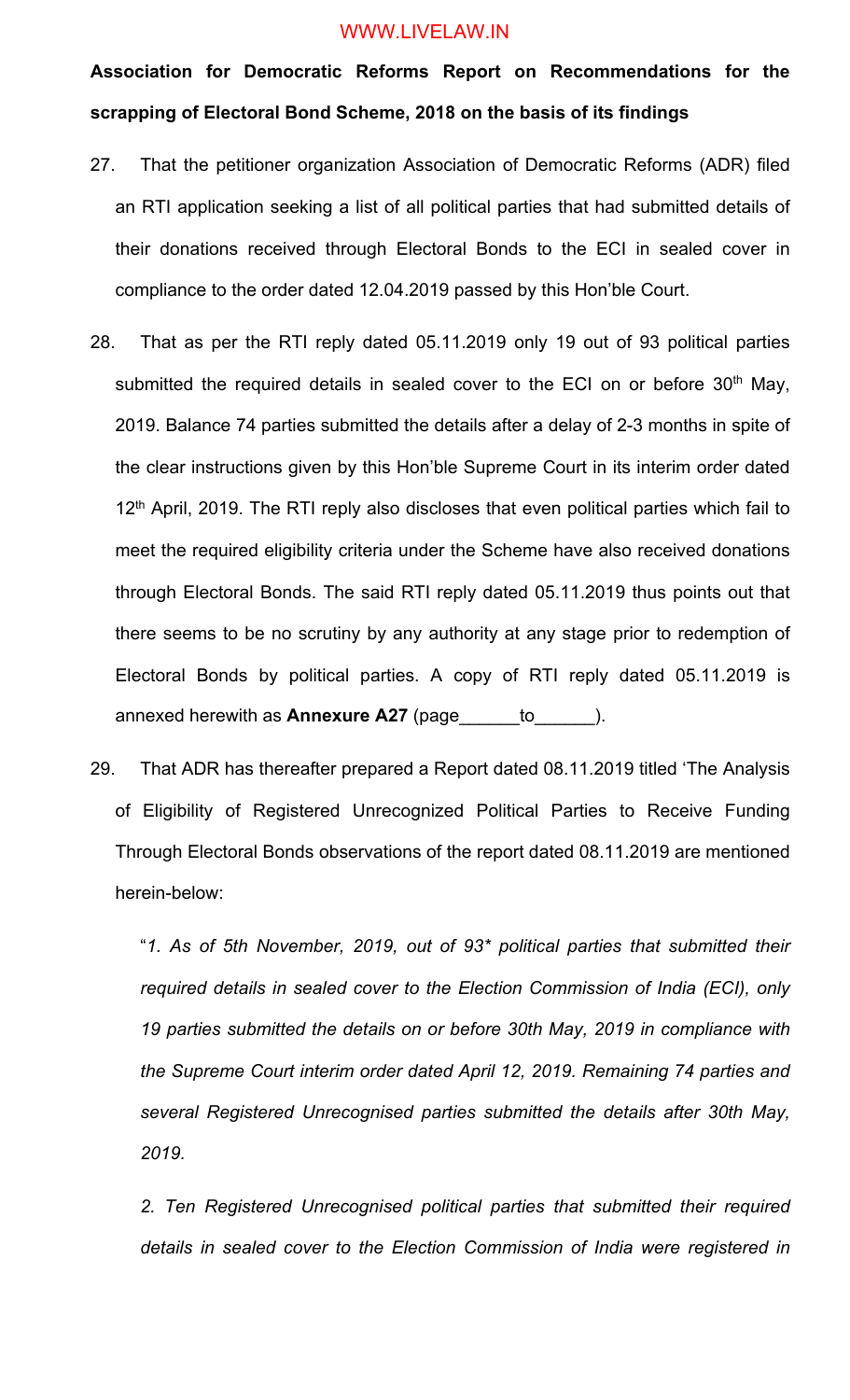*March and April 2019. None of these parties had contested any elections before the 2019 General Elections to Lok Sabha.*

*3. There is no list of political parties eligible to receive donations through Electoral Bonds, as per the eligibility criteria mentioned in the Electoral Bond Scheme, 2018, available in the public domain or on the website of the ECI. In a reply to ADR's RTI application dated 10th October, 2019, ECI responded that it has not compiled any such list.*

*4. The Scheme mentions that the bond can be encashed only by an eligible political party by depositing the same in their designated bank account, raising the question that how political parties which fail to meet the required eligibility under the Scheme have submitted details on Electoral Bonds to ECI in sealed cover.*

*5. There seems to be no scrutiny by any authority at any stage prior to redemption of Electoral Bonds by political parties not eligible to encash bonds under the Electoral Bond Scheme, 2018.*

*6. The details of the last General Election to the House of the People or the Legislative Assembly of the State contested are not available for 13 Registered Unrecognised political parties on the ECI website at the time of preparation of this report."*

A copy of the ADR Report titled Analysis of Eligibility of Registered Unrecognized Political Parties to Receive Funding Through Electoral Bonds dated 08.11.2019 is annexed herewith as **Annexure A28** (page\_\_\_\_\_to\_\_\_\_\_\_).

*30.* That the Carnegie Foundation, an international thinktank with centres in Washington D.C., Moscow, Beirut, Beijing, Brussels, and New Delhi has also recently published an article on how electoral bonds have legitimised opacity. As per the said article:

*"First, transparency of any meaningful sort continues to elude political funding in India. In fact, the only entity that has a clearer picture of the political finance realities in India today is the government itself. Electoral bonds on their own*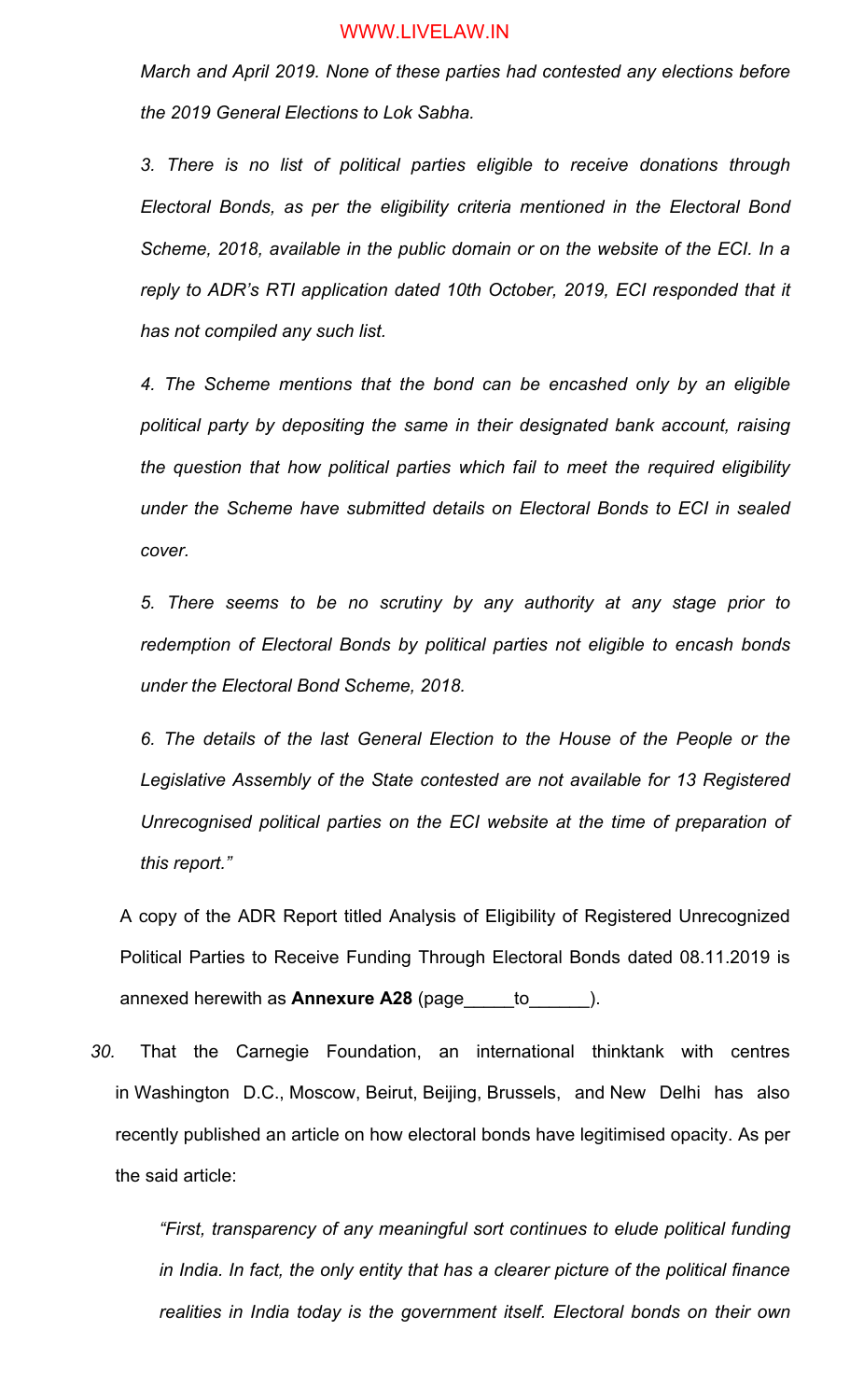*have not constructed this opaque reality; they have only served to ossify it. Second, nearly every independent institution of the state that has come into contact with the electoral bonds scheme—the RBI, the ECI, Parliament—has expressed reservations but proved unable or unwilling to affect change. In turn, the executive has further expanded its reach, and the credibility crisis afflicting India's core institutions continues apace. Finally, the BJP was propelled to power in 2014 after delivering a devastating critique of the Congress-led United Progressive Alliance's tenure, which was marked by excesses of cronyism and graft. Modi pledged his government would reverse the country's institutional decline and root out political corruption. Alas, electoral bonds have only hastened the former and institutionalized the latter.*

A copy of the aforesaid article dated 25.11.2019 published on the website of Carnegie Endowment for International Peace and also on Huffpost is annexed herewith as **Annexure P29** (page to to the set of the set of the set of the set of the set of the set of the set of the set o

- 31. **More than Rs 6,000 crore worth electoral bonds have been sold so far:** That in this new era financial transparency and accountability, electoral bonds have surely emerged as a vital instrument to both endorse and encourage opacity by not only opening the floodgates of indefinite and mysterious donations but also legitimizing the illicit money in our electoral and political process. As per a report released by Factly.in 29.11.2018, more than ₹ 6,000 crore worth electoral bonds have been sold in 12 cycles so far. The relevant points of the report are reproduced below:
	- **I.** 55% of these bonds were sold in 2019-20. The highest value of electoral bonds sold was during 9<sup>th</sup> Phase i.e. 01<sup>st</sup> April – 20<sup>th</sup> April 2019. A total of ₹ 2,256.4 crores worth of electoral bonds were sold during this phase. The next highest was the earlier phase i.e.  $8<sup>th</sup>$  phase between 01<sup>st</sup> March -15<sup>th</sup> March 2019, when bonds worth ₹ 1365.7 crores were sold. Significantly in the  $10<sup>th</sup>$  phase, which was for a shorter duration of only 5 days between  $06<sup>th</sup>$  May and 10<sup>th</sup> May 2019, the third-highest amount of electoral bonds were sold with ₹ 822. 25 crores.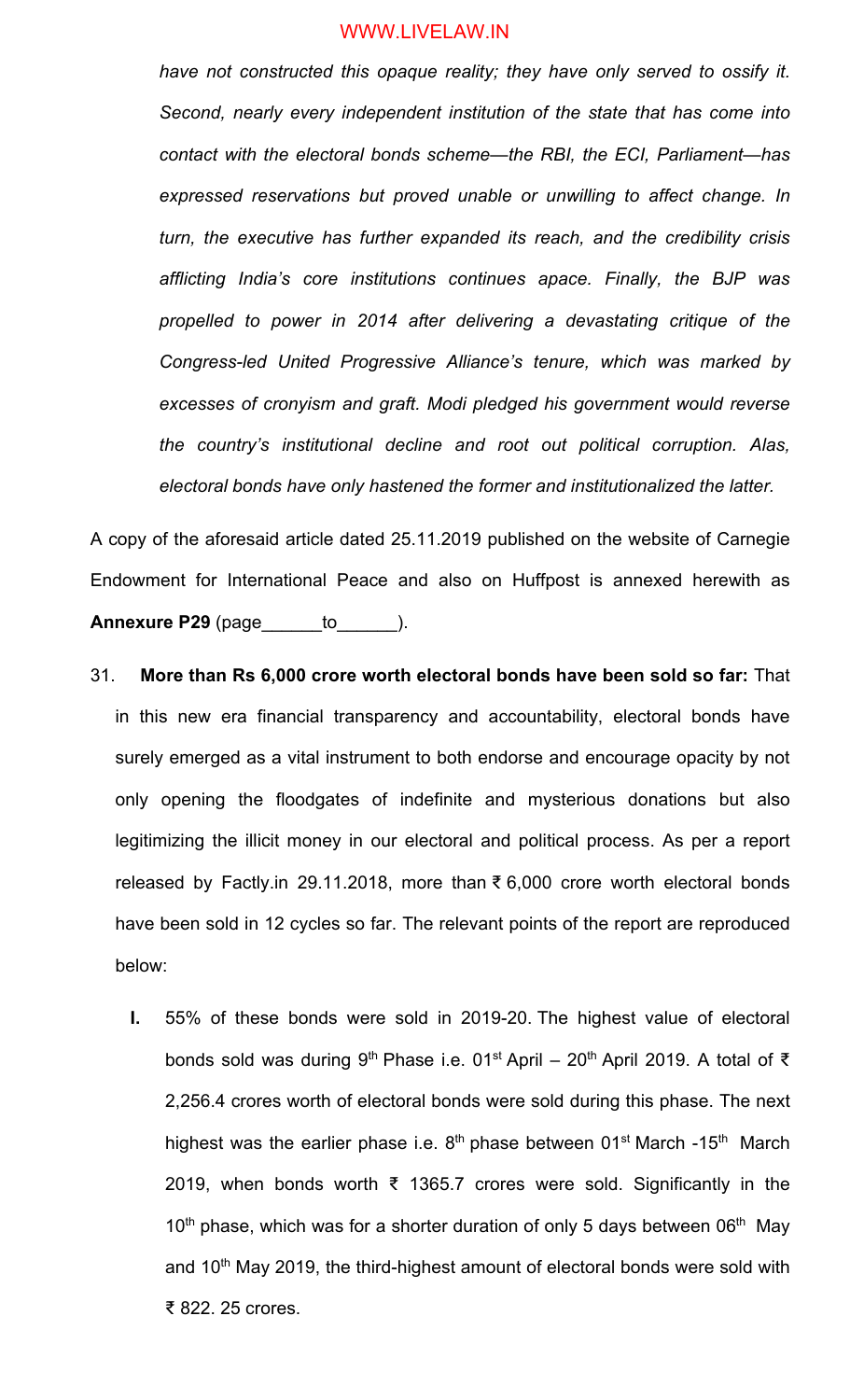- **II.** It needs to be noted that all these three phases were during the period of 2019 Lok Sabha general elections. Hence a total of ₹ 4,444.32 crores worth electoral bonds were purchased during these three phases, during the general elections. In other words, close to 73% of the electoral bonds by value were sold in just these three phases.
- **III.** So far, a total of ₹ 3,355.93 crores worth of electoral bonds were sold in the current financial year of 2019-20. This is higher than the whole of the previous financial year which was ₹ 2,550.78 crores. For the financial year 2017-18, which had only one phase i.e. the first phase during March'18 has recorded purchases worth ₹ 220 crores.
- **IV. 99.7% of the bonds purchased by value are of ₹ 1 crore & ₹ 10 lakh denomination as of October, 2019.** Electoral Bonds with the highest denomination of ₹1 Crores form 45.68% of the total number of electoral bonds, their value makes up for 91.76% of the total worth. This is exceedingly high compared to the value of other denominations with the value of ₹10 lakh denominations amounting to 7.95% and ₹ 1 lakh denominations being only 0.27 %. The share of the lower denominations in the total value is negligible.
- **V.** Until the latest window period (October 2019), a total of 12, 313 electoral bonds of various denominations were purchased. A major portion of them is the highest value denomination of ₹1 crore (5,624 bonds) followed by the next highest denomination of ₹10 lakh (4,877 bonds). A total of 1,695 bonds of ₹ 1 lakh denomination were sold in these 12 cycles. Meanwhile, the purchases made for the lower denominations of One thousand and 10 Thousand Rupees are only 47 and 70 electoral bonds respectively.
- **VI.** The higher value of the bonds being purchased indicates that the electoral bonds are being largely purchased by corporates rather than individuals, although there could be certain exceptions.
- **VII.** While Mumbai and Kolkata are the cities where the highest amount of electoral bonds were purchased, it is New Delhi where the largest share of the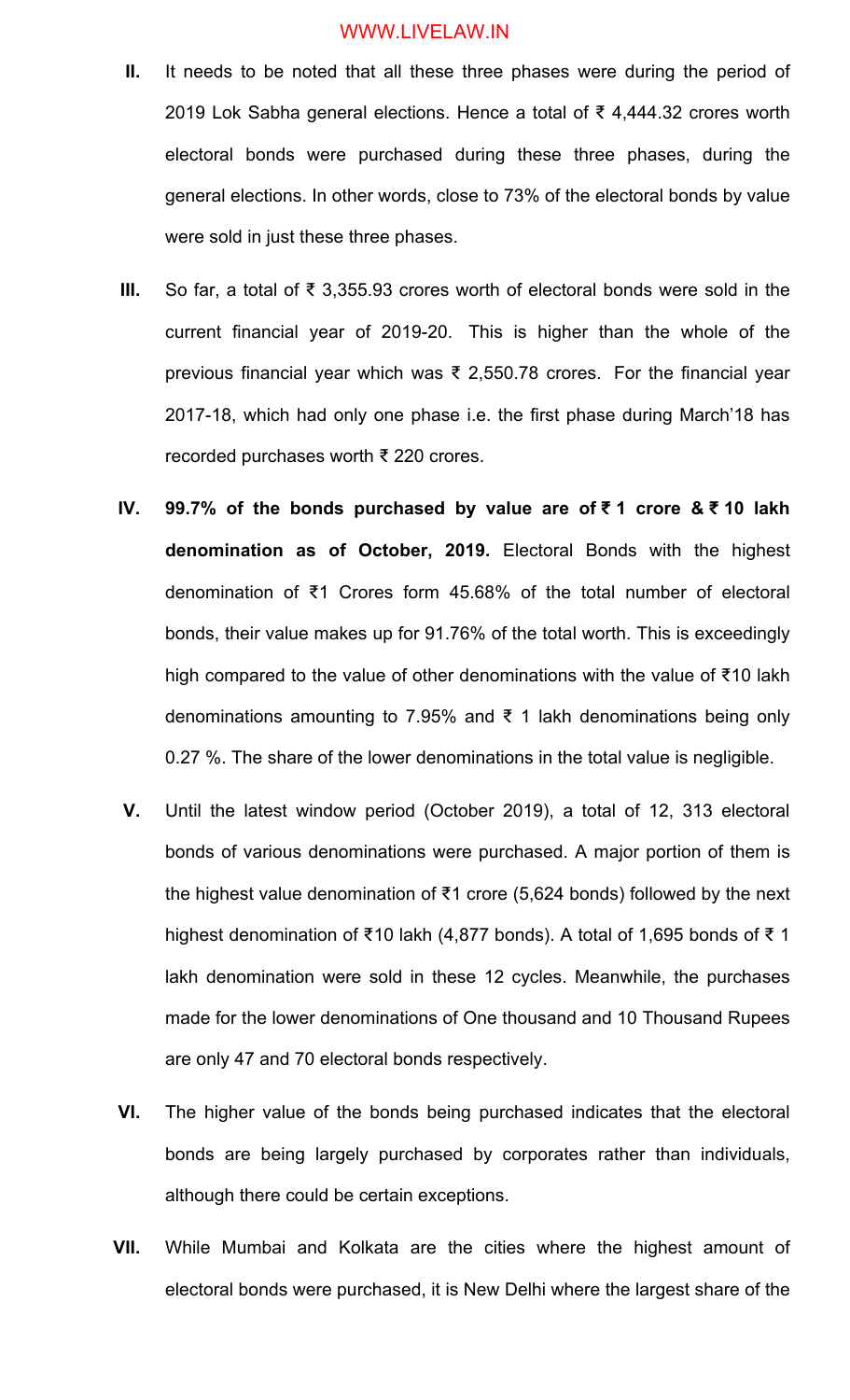purchased bonds were redeemed. The total value of Electoral Bonds redeemed in New Delhi is ₹ 4,917.51 crores which make up to nearly 80.5% of the total amount.

- **VIII.** National parties are the principal beneficiaries of this scheme cornering a high share of these bonds. The data from audit reports of 2017-18, corroborates this. As per the audit reports submitted by the political parties for 2017-18, 95% of the electoral bonds purchased in 2017-18 went to the BJP.
- **IX.** Odisha along with Andhra Pradesh & Telangana had assembly general elections during the last one year. As expected, the principal regional parties in these states like BJD, TRS and YSRCP are among the parties that declared substantial donations through electoral bonds in 2018-19. These three parties together declared an income of more than ₹ 450 crores through electoral bonds in 2018-19.
- **X.** The only source of information to find out the quantum of electoral bonds redeemed by a political party is the annual audit report submitted by the party to the Election Commission of India (ECI). The annual audit report is supposed to be submitted by  $30<sup>th</sup>$  October every year for the preceding financial year.
- **XI.** However as on today, not more than half of the political parties have submitted their annual audit report for 2018-19. BJP and INC, the two largest national parties are yet to submit their audit reports for 2018-19.
- **XII.** The total income through electoral bonds as declared by the political parties who have submitted their audit reports for 2018-19 amounts to ₹ 599.07 crores which is only 23.5% of the total electoral bonds purchased in 2018-19. In other words, the two national parties together could have cornered more than 70% worth of the bonds in 2018-19.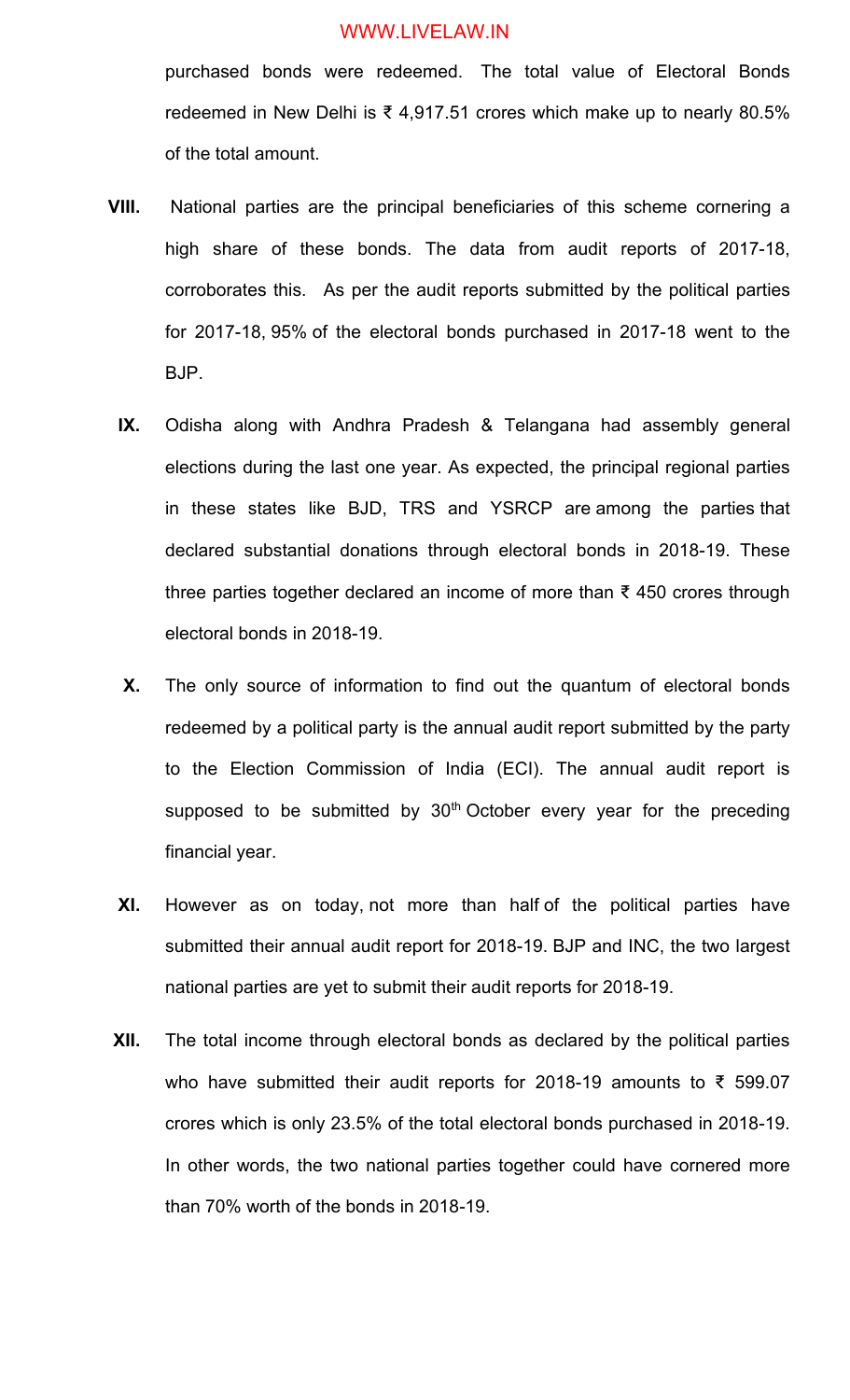**XIII.** As of November 2019, nearly 76.5% of the electoral bonds purchased during 2018-19, cannot be traced to any specific political party. The delay & noncompliance by political parties defeats the purpose of any such reporting.

A report dated 29.11.2019 titled "One has to wait till October 2020 or more to know which parties benefitted from Electoral Bonds" published by Factly.in is annexed herewith as **Annexure A 30** (page\_\_\_\_to\_\_\_\_)

32. That it won't be out of place to mention before this Hon'ble Court judgment delivered by the bench headed by Chief Justice M.C. Chagla of the Bombay High Court in 1957 in the matter of Jayantilal Ranchchoddas Koticha v. Tata Iron & Steel Co. Ltd., (1957) 27 Comp Cas 604. That through this judgment, the bench had issued an early warning to Parliament about the great danger inherent in permitting companies to make contributions to the funds of political parties' which may "ultimately overwhelm and even throttle democracy." . In the appellate proceedings, the Court noted that "Democracy in this country is nascent and it is necessary that democracy should be looked after, tended and nurtured so that it should rise to its full and proper stature" and any "proposal or suggestion which is likely to strangle that democracy almost in its cradle must be looked at not only with considerable hesitation but with a great deal of suspicion." The relevant portion of the judgment is reproduced below:

*"Any attempt on the part of anyone to finance a political party is likely to contaminate the very springs of democracy. Democracy would be vitiated if results were to be arrived at not on their merits but because money played a part in the bringing about of those decisions. The form and trappings of democracy may continue, but the spirit underlying democratic institutions will disappear. History of democracy has proved that in other countries democracy has been smothered by big business and money bags playing an important part in the working of democratic institutions and it is the duty not only of politicians, not only of citizens, but even of a Court of law, to the extent that it has got the power, to prevent any influence being*  exercised upon the voter which is an improper influence or which may be looked at *from any point of view as a corrupt influence."*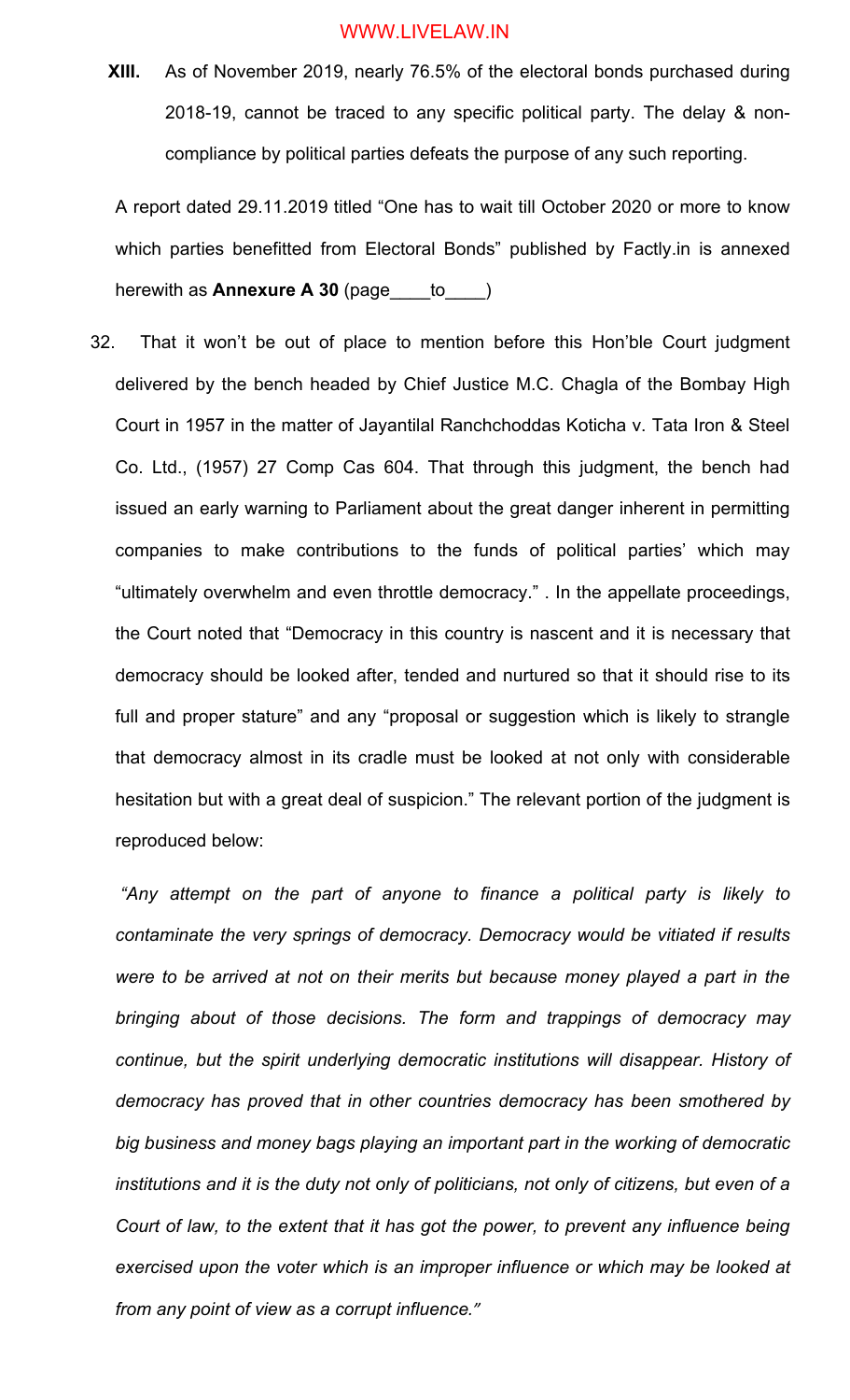- 33. A number of jurisdictions have encountered issues surrounding the funding of campaigns and concerns regarding how a level electoral playing field can be achieved.
	- I. In Germany there is a ban on donations that may be received by parties from particular sources. These include public corporations, parliamentary parties and groups, parliamentary groups of municipal councils, non-profit, charitable or church-related organisations, foreign donations (with certain exceptions including an exception for donations under €1,000 made by a foreigner), enterprises with substantial state participation, anonymous donations above €500, donations evidently made in the expectation of, or in return for, some specific financial or political advantage etc.
	- II. In UK parties are required to prepare quarterly donation reports in which they must record benefits (donations or transactions) above a particular value that they receive or enter into. During general election periods, the party must prepare weekly donation reports, again for donations above a particular sum. These reports are submitted to the Electoral Commission which maintains a register of the same. Election agents of every candidate to an election are also required to submit returns as to election expenses and payments to the appropriate officer along with relevant bills and receipts. The Electoral Commission maintains public registers regarding a number of the above reports.
- III. In U.S.A entities like corporations and labour organisations are also prohibited from making contributions or expenditures in connection with federal elections. They are permitted, however, to contribute to political committees established solely to finance independent expenditures (e.g. Super PACs), contribute to the non-contribution accounts of Hybrid PACs, and establish separate segregated funds (SSFs).Corporate and labour PACs raise only voluntary contributions from a restricted class of individuals and use those funds to support federal candidates and political committees. Contributions and donations by foreign nationals in connection with elections, whether made directly or indirectly, are prohibited.